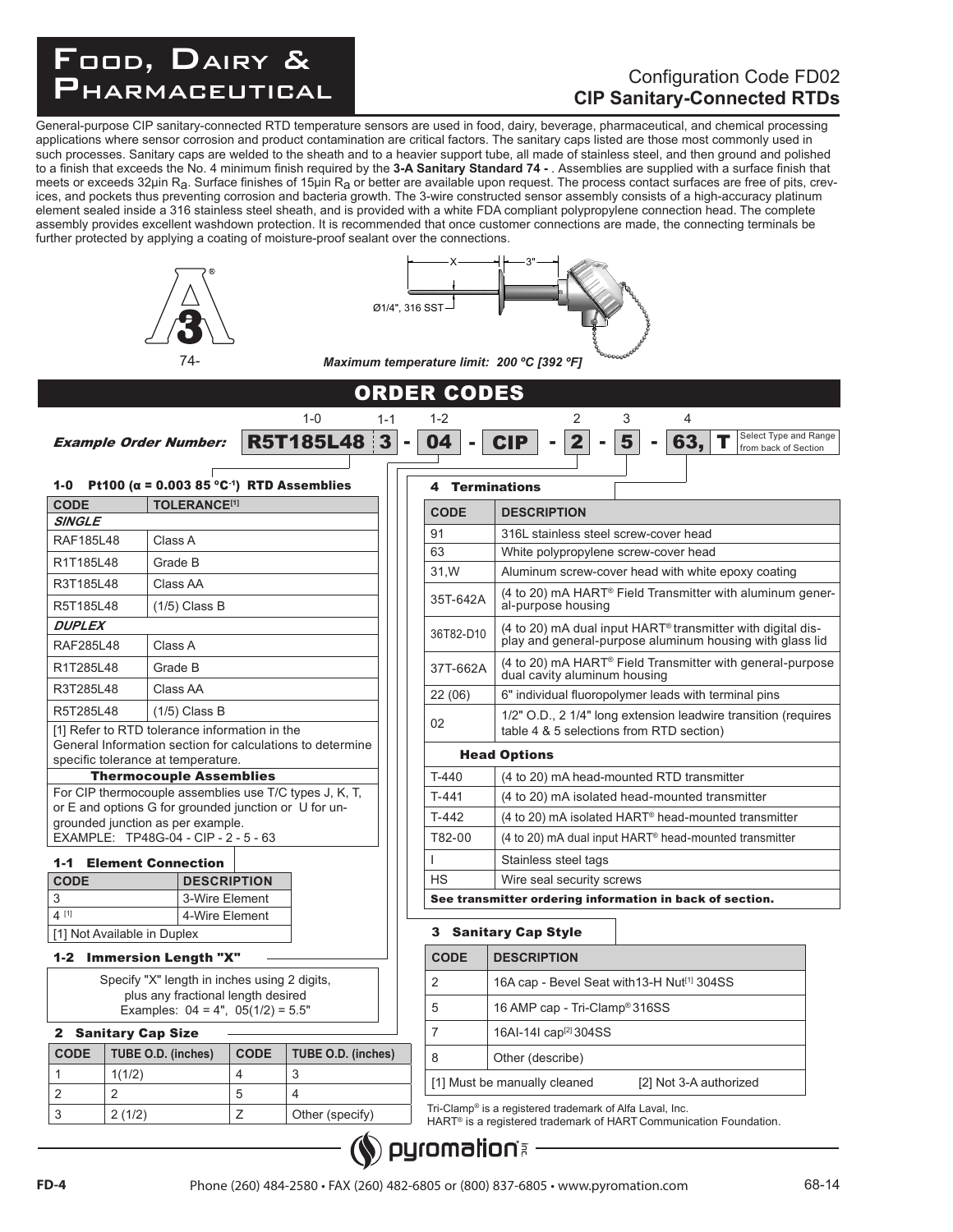

#### Configuration Code FD02 **CIP Sanitary Reduced-Tip RTDs**

General-purpose reduced-tip CIP sanitary-connected RTD temperature sensors are used in food, dairy, beverage, pharmaceutical, and chemical processing applications where sensor corrosion and product contamination are critical factors. The reduced tip construction provides strength along the major sheath length, and faster temperature response times at the reduced tip. The reduced tip sizes listed below are the most common constructions. For other configurations please consult the factory. The sanitary caps listed are those most commonly used in such processes. The sanitary caps are welded to the sheath and to a heavier support tube, all made of stainless steel, and then ground and polished to a finish that exceeds the No. 4 minimum finish required by the **3-A Sanitary Standard 74 -** . Assemblies are supplied with a surface finish that meets or exceeds 32µin R<sub>a</sub>. Surface finishes of 15µin R<sub>a</sub> or better are available upon request. The process contact surfaces are free of pits, crevices, and pockets thus preventing corrosion and bacteria growth. The 3-wire constructed sensor assembly consists of a high-accuracy platinum element sealed inside a 316 stainless steel sheath, and is provided with a white FDA compliant polypropylene connection head. The complete assembly provides excellent washdown protection. It is recommended that once customer connections are made, the connecting terminals be further protected by applying a coating of moisture-proof sealant over the connections.





1-0 1-2 2 3 4

*Maximum temperature limit: 200 °C [392 °F]*

## ORDER CODES

1-1

Example Order Number: R5T185L68R38 3 - 04 - CIP - 2 - 5 - 63, I

|                |                                         |                    |                     | 1-0 Pt100 ( $\alpha$ = 0.003 85 °C <sup>-1</sup> ) RTD Assemblies<br><b>NORMAL</b> | <b>TIP</b>      | 4               | <b>Terminations</b>                                                                               |
|----------------|-----------------------------------------|--------------------|---------------------|------------------------------------------------------------------------------------|-----------------|-----------------|---------------------------------------------------------------------------------------------------|
| <b>CODE</b>    |                                         |                    | <b>TOLERANCE[1]</b> | <b>SHEATH</b>                                                                      | <b>DIAMETER</b> | <b>CODE</b>     | <b>DESCRIPTION</b>                                                                                |
| <b>SINGLE</b>  | <b>DUPLEX</b>                           |                    |                     | DIA. OD (in)                                                                       | OD (in)         | 91              | 316L stainless steel screw-cover head                                                             |
| RAF185L88R48   | RAF285L88R48                            | Class A            |                     | 1/2                                                                                | 1/4             | 63              | White polypropylene screw-cover head<br>Aluminum screw-cover head with white                      |
| RAF185L68R38   | RAF285L68R38                            | Class A            |                     | 3/8                                                                                | 3/16            | 31, W           | epoxy coating                                                                                     |
| R1T185L88R48   | R1T285L88R48                            | Grade B            |                     | 1/2                                                                                | 1/4             | $35T -$         | (4 to 20) mA HART® Field Transmitter with                                                         |
| R1T185L68R38   | R1T285L68R38                            | Grade B            |                     | 3/8                                                                                | 3/16            | 642A            | aluminum general-purpose housing                                                                  |
| R3T185L88R48   | R3T285L88R48                            | Class AA           |                     | 1/2                                                                                | 1/4             | 36T82-          | (4 to 20) mA dual input HART <sup>®</sup> transmitter<br>with digital display and general-purpose |
| R3T185L68R38   | R3T285L68R38                            | Class AA           |                     | 3/8                                                                                | 3/16            | D <sub>10</sub> | aluminum housing with glass lid                                                                   |
| R5T185L88R48   | R5T285L88R48                            |                    | $(1/5)$ Class B     | 1/2                                                                                | 1/4             | $37T -$         | (4 to 20) mA HART <sup>®</sup> Field Transmitter with                                             |
| R5T185L68R38   | R5T285L68R38                            |                    | $(1/5)$ Class B     | 3/8                                                                                | 3/16            | 662A            | general-purpose aluminum housing                                                                  |
|                |                                         |                    |                     | [1] Refer to RTD tolerance information in the General Information section          |                 | 22(06)          | 6" individual fluoropolymer leads with<br>terminal pins                                           |
|                |                                         |                    |                     | for calculations to determine specific tolerance at temperature.                   |                 |                 | 1/2" O.D., 2 1/4" long extension leadwire transition                                              |
|                | <b>Thermocouple Assemblies</b>          |                    |                     |                                                                                    |                 | 02              | (requires table 5 & 6 selections from RTD section)                                                |
|                |                                         |                    |                     | For CIP thermocouple assemblies use T/C types J, K, T, or E and options            |                 |                 | <b>Head Options</b>                                                                               |
|                | EXAMPLE: TP68R38G-04 - CIP - 2 - 5 - 63 |                    |                     | G for grounded junction or U for ungrounded junction as per example.               |                 | T-440           | (4 to 20) mA head-mounted RTD transmitter                                                         |
|                |                                         |                    |                     |                                                                                    |                 | $T-441$         | (4 to 20) mA isolated head-mounted transmitter                                                    |
|                | <b>1-1 Element Connection</b>           |                    |                     |                                                                                    |                 | $T-442$         | (4 to 20) mA isolated HART <sup>®</sup> head-mounted transmitter                                  |
| <b>CODE</b>    |                                         | <b>DESCRIPTION</b> |                     |                                                                                    |                 | T82-00          | (4 to 20) mA dual input HART <sup>®</sup> head-mounted transmitter                                |
| 3              |                                         | 3-Wire Element     |                     |                                                                                    |                 |                 | Stainless steel tags                                                                              |
| $4^{[1]}$      |                                         | 4-Wire Element     |                     |                                                                                    |                 | <b>HS</b>       | Wire seal security screws                                                                         |
|                | [1] Not Available in Duplex             |                    |                     |                                                                                    |                 |                 | 3 Sanitary Cap Style                                                                              |
|                | 1-2 Immersion Length "X"                |                    |                     |                                                                                    |                 |                 | <b>CODE DESCRIPTION</b>                                                                           |
|                |                                         |                    |                     | Specify "X" length in inches using 2 digits, plus any fractional                   |                 | $\overline{2}$  | 16A cap - bevel seat with 13-H nut <sup>[1]</sup> 304SS                                           |
|                |                                         |                    |                     | length desired. Examples: $04 = 4$ ", $05(1/2) = 5.5$ "                            |                 | 5               | 16 AMP cap - Tri-Clamp <sup>®</sup> 316SS                                                         |
|                | 2 Sanitary Cap Size                     |                    |                     |                                                                                    |                 | $\overline{7}$  | 16AI-14I cap <sup>[2]</sup> 304SS                                                                 |
| <b>CODE</b>    | TUBE O.D. (inches)                      |                    | <b>CODE</b>         | <b>TUBE O.D. (inches)</b>                                                          |                 | 8               | Other (describe)                                                                                  |
| $\mathbf{1}$   | 1(1/2)                                  |                    | 4                   | 3                                                                                  |                 |                 | [1] Must be manually cleaned [2] Not 3-A authorized                                               |
| $\overline{2}$ | $\overline{2}$<br>2(1/2)                |                    | 5<br>Z              | 4<br>Other (specify)                                                               |                 |                 | Tri-Clamp® is a registered trademark of Alfa Laval, Inc.                                          |